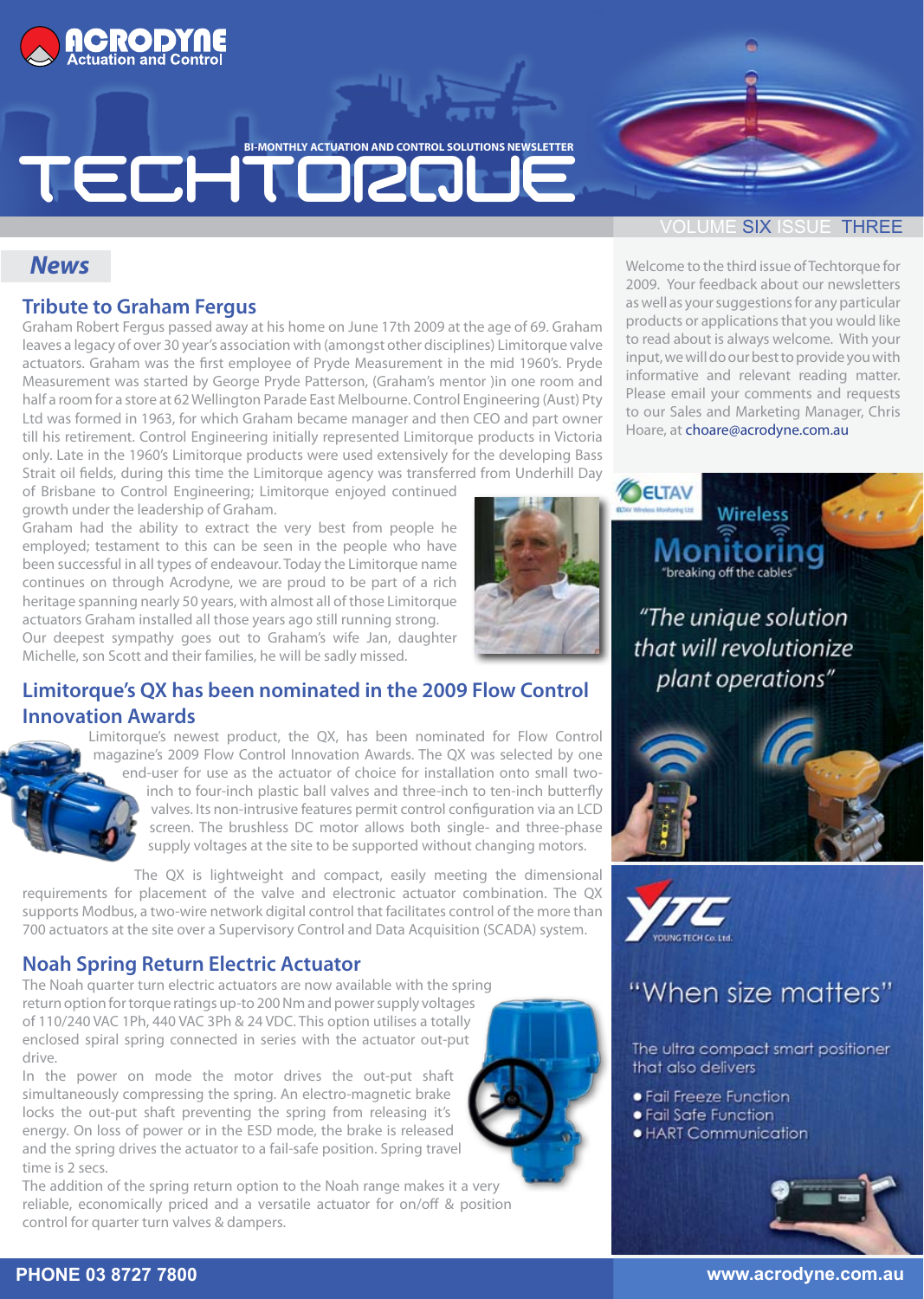

#### **The Industrial Valve Market**

World demand for industrial valves is forecast to increase by over 5% per annum up till 2009 (including price increases) from US\$52 billion in 2004 to US\$66 billion. This represents a substantial improvement over the period 1999-2004, reflecting accelerating macroeconomic growth in the developing regions of Asia, Latin America and Eastern Europe according to World Industrial Valves, a 2005 Freedonia industry study, which provides historical demand data as well as forecasts to 2009.

#### **The Need**

In today's industrial environment, systems and equipment must perform at levels thought impossible a decade ago. Global competition is forcing industry to continuously improve process operations, product quality, yield and productivity using fewer people than ever before. Production equipment must deliver unprecedented levels of reliability, availability, and maintainability as plant managers seek ways to reduce operational and support costs and to eliminate or minimize capital investments. In short, industry must invoke new measures to improve production performance and safety while minimizing costs and extending the operational life of new and aging equipment. Sensors are found in large numbers in every process line. Each and every one of them requires data transmission and power cabling. Not only are these cables costly to engineer and install, they are also one of the most frequent sources of failure in the process line, where a considerable amount of sensors are moving or exposed to harsh environmental conditions. Therefore, it is here, at the field device level, where problems with wires really exist for the users. The various field buses which have found their way into most applications in the past few years have not changed the situation. The sensors are still typically connected via wires in a star topology to bus concentrators. Wireless sensor systems can revolutionise industrial processing and help industry meet the demands of increased competitiveness. Intelligent wireless sensors built for ubiquitous use in industrial environments will enable real-time data sharing throughout a facility to increase industrial efficiency and productivity. Moreover, wireless sensor technology offers reliable, autonomous process control to improve product quality, increase yield, and reduce costs. The benefits of wire sensors are: Lower Cost of Installation: Wireless systems could ultimately eliminate tens of thousands of feet of wiring from the average industrial site. Such wiring can cost US\$50 to US\$100 per foot including labor. Specialized wiring for harsh environments can cost as much as US\$2,000 per foot.

*Lower Cost of Maintenance*: As wires age, they can crack or fail. Inspecting, testing, troubleshooting, repairing, and replacing wires require time, labor and materials. If wiring faults cause a production stoppage, costs escalate rapidly.

Wireless systems obviate any costs associated with running new wires and eliminate associated downtime. Reduced Connector Failure: Most failures in any network occur at the connectors; wireless sensors eliminate this problem.

*Improved Flexibility:* Without the constraint of wires, plant managers can better track materials and more easily re configure assembly lines to meet changing customer demands. Freedom from wires also allows greater flexibility in sensor placement - Particularly in the case of mobile equipment (e.g., cranes and ladles).

*Rapid Commissioning:* Simple wireless sensor systems can rapidly organize and configure themselves into an effective communications network. Self-calibration and verification are on the horizon, opening the possibility of deploying ad hoc systems to explore a range of production scenarios.

#### **Wireless Systems Create Value**

Significant technological advances exist at bench-scale in labs across the world. These technologies need to be brought forward and integrated with other emerging technologies to realize the full potential of wireless systems. As the se systems move into wider use, industrial end-users will gain greater flexibility and discover new possibilities. Low-cost, high-performance, easily deployed wireless devices will change the way end-users view sensors and sensor systems. The ISA organization has established the standard committee on wireless systems for automation ISA-SP100 and nowadays is working on the first draft (ISA-S100.11a) of the Wireless Network Optimized for Industrial Monitoring (www. isa.org/isasp100/). The Wireless HART protocol has been released lately, and products are expected to reach the market in 2008.The main attributes of a wireless solution should be: reliability, ease of use, security, a robust design, and open architecture.

#### **The Exploding Wireless Sensors and Actuators Field**

Among the endless opportunities in the exploding wireless sensors field the wireless monitoring of valves position is identified a special and unique wireless sensor application which was not tackled by the industry so far. All the wireless vendors provide wireless nodes, compatible with various wireless technologies (WiFi, Bluetooth, ZigBee, proprietary protocol communication) which can act as a wireless sensor. However meaningful effort is still required to make the wireless node to sense the position of a manual or actuated valve. Industrial ball valves constitute about 25% of the entire yearly valve market totalling about US\$13 billion in 2004. This corresponds to about 75 million industrial ball valves of various sizes sold every year. Most of the ball valves sold (80%) are manual, without any remote monitoring capabilities. About 50% of the actuated industrial ball valves sold are without any monitoring capabilities. All the valve positioning monitoring devices sold today are wired.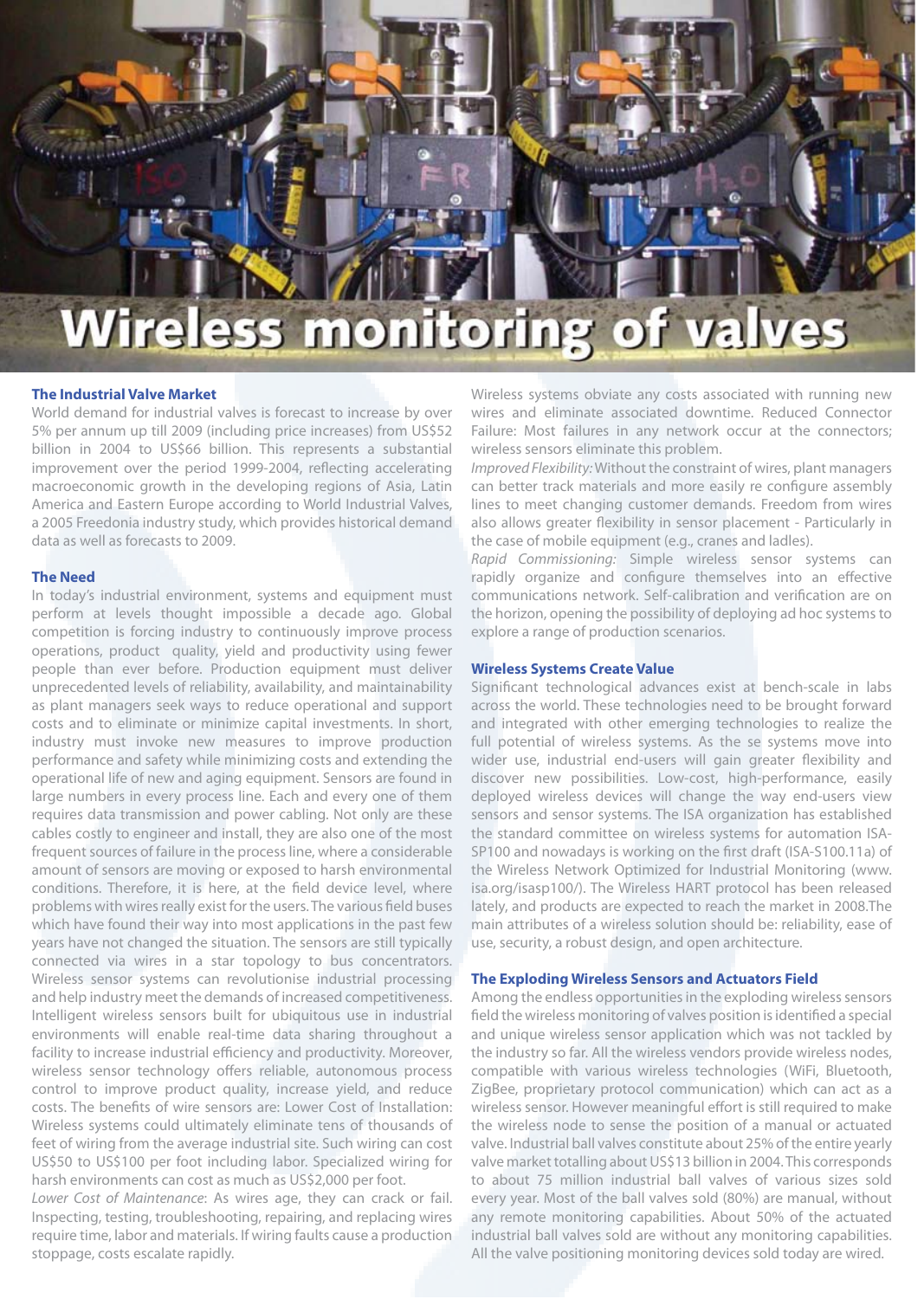Companies in the various Process Industries indicate that, today, there is a need for monitoring capabilities for manual and actuated ball valves. This will increase line safety, provide compliance to regulations, improve yield, and decrease operating line cost, etc. The option to install a wired monitoring device on the manual or actuated ball valve is not practical due to the cost of wire installation when the process plant can have thousands of ball valves. Interestingly, not all installed actuated industrial ball valves have positioning or monitoring capabilities. The main reason not to install this feature is the cost of wiring to the monitoring device. Once a low cost wireless device is introduced it will capture market attention and will be available with every actuated ball valve.

#### **Upgrade of a Process Line-to-Wired versus Wireless Monitoring of Valves**

We present the case of a process line site with 5,000 industrial manual ball valves which is planned to be upgraded and all the ball valves are required to be modified to include monitoring. We will compare an upgrade with a wire-based solution to that of a wireless solution. We assume that the average home run wire from the valve to the concentrator is 100feet and the installation of 1 foot costs US\$50 (lower end of the range). We also assume that wiring from the concentrators to the control room is equal to the wiring from the router to the control room. Further, the cost of a wired concentrator for 50 devices is US\$1,000.

#### **A Solution Example, Technology and Products**

We describe a wireless solution which utilizes available wireless communication technology to allow wireless monitoring of industrial ball valves (other valves can be connected accordingly) in the process industry, and thus eliminates costly and cumbersome wires. However, the wireless technology comes with its own set of challenges - propagation, interference, security, regulations, etc. Some control applications can afford the cost of adding a high-end

wireless communication system such as cellular phones, WiFi and so on. Nevertheless, the described wireless application will benefit if the technology is relatively low cost, is reliable and robust, and is a standard compliance so it will drive interoperability among different manufacturers with direct benefit to the end consumer. The IEEE 802.15.4 Zig Bee wireless network is an example of such wireless technology. When ISA SP-100 is released and available and when Wireless HART technology is available it can replace and outperform Zig Bee technology in the process industry. The wireless network is designed to be robust and reliable, lowcost and very low power and is a relatively short range wireless communication.

The relatively low data rate (0.25 Mbps) achieved with a ZigBee network is adequate for ball valve monitoring requirements. The ultra low power consumption and the low cost features of ZigBee

make this technology the best choice for the application of valve monitoring. To achieve the goal of low total product cost as well as long battery life for low operating costs, the ZigBee/802.15.4 provides reasonable trade-offs in several performance metrics. To control the administrative costs of both the implementer and the user, ZigBee devices employ unlicensed radio bands. The ZigBee device is designed to be relatively short range and without infrastructure thus it utilizes various network topologies. Due to the power consumption of practical wireless circuits, it is impractical to attain low power consumption under constant operation. ZigBee is designed to support very low duty cycle operation.

The 802.15.4 ZigBee standard allows devices to operate at low duty cycles with both the transmitter and the receiver inactive for most of the time. The described valve device operates at least five years on one lithium \_ AA battery, assuming 100 updates per day. An example

 $\mathcal{L}_{\mathcal{E}}$ 

of implementation of a wireless monitoring solution of valves was used in a system from Eltav/Habonim Wireless Monitoring Ltd in Israel. The installation of the monitoring device was on a manual valve and on an actuator: The wireless valve monitoring device can be installed on valve actuators (NAMUR interface) or on manual valves (ISO 5211 Inter The small battery powered valve device (VD) can be installed on existing or new valve actuators or manual valves. The valve device can operate at least 5 years on one battery, which is field replaceable. A network of the routers are spread around the plant and use mesh technology in order to convey the received valve device messages to the System's TCP/IP based Gateways. The Gateway transmits the valve data to the plant management system through an OPC protocol or any other standard protocol. The valve data can be pushed to process line PLCs to allow incorporating valved at a into the process operation. The valve device provides not only open or closed states of the valve, but also measures the valve's angle position in degrees, at ±0.50 deg accuracy with 0.10 resolution. The valve device also provides its temperature, battery status and other house-keeping information. The valve device has inputs to collect data from the field (analog and digital) and outputs to deliver commands to field devices in future upgrades. The valve device collects the dynamics-of-state change of an actuated valve and transmits it as a 64 points packet, thus providing proactive data on the actuated valve set face). The operation of the valve device can be commissioned and programmed from the system server as well as from a hand held operator device which allows short range low frequency communication with the valve device. The following diagram below shows the system implementation. The



current product utilizes a Zigbee chip set from Ember. However, once theSP100 or Wireless HART (two new standards for wireless applications in the industry) are released and a stock is commercially available, the product will be upgraded to the new ISA-S100 or HART standard. The system is designed to maximize the probability of message transfer from the Valve Device to the Management System. At preliminary pilot tests a 100% data transfer has been demonstrated (460,00 messages with no losses, however, with less than 0.1% of retries or rejoins). The measured average latency is less than 50 ms.

**For more information about this product please call Acrodyne on 03 8727 7800**